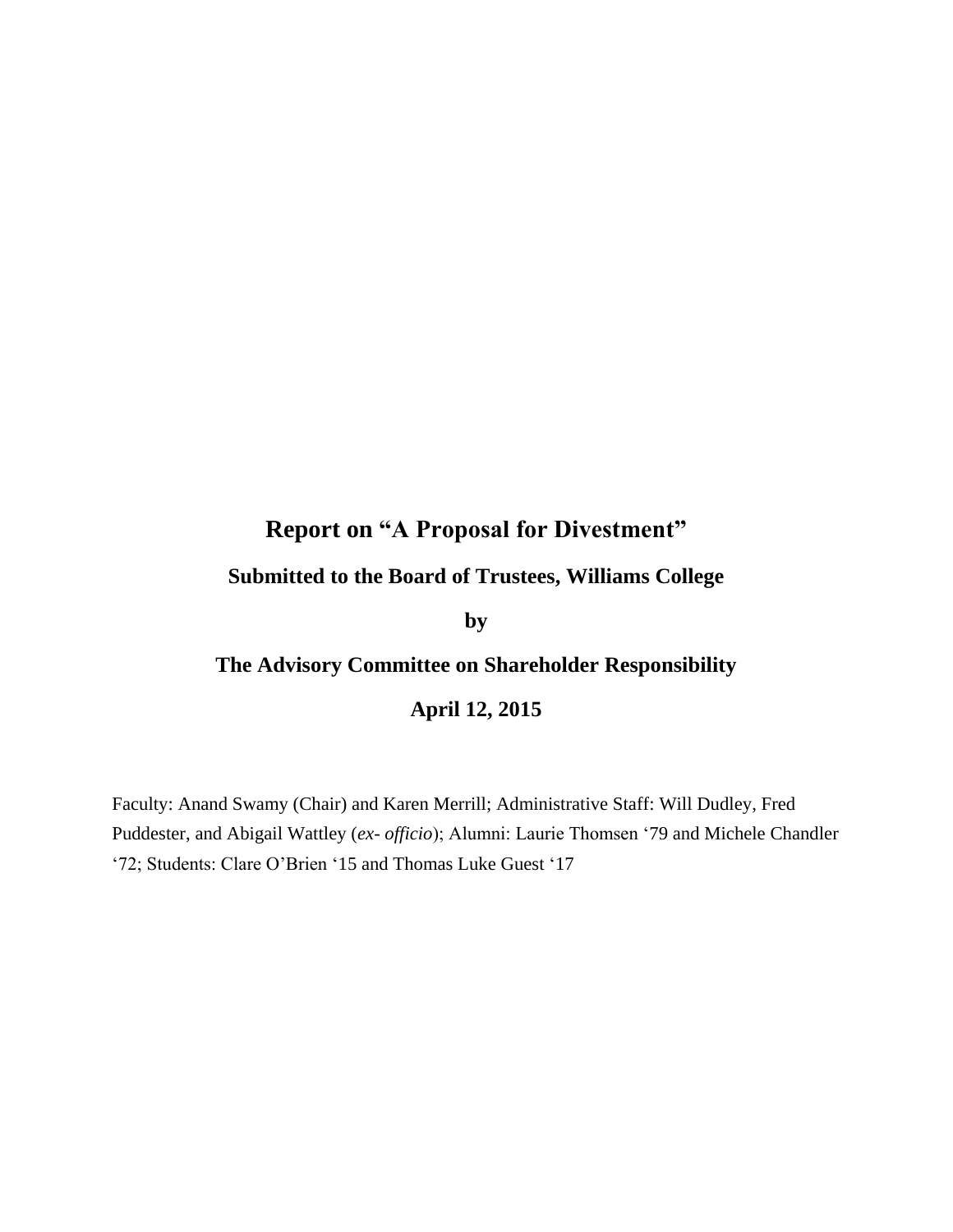#### **Summary**

1. The ACSR welcomed the divestment proposal and shared its three basic premises: climate change is an urgent issue; consumption of fossil fuels is an important contributor to climate change; and Williams needs to be an ethical and responsible global citizen in relation to this challenge. The entire committee also agreed that while divestment is the focus of its discussion, it can only be one part of the College's response to climate change. Other changes should include investment in "green" technology on and off campus, and behavioral changes that will reduce our consumption of fossil fuels.

2. We noted that the discussion has to balance considerations – the College's obligations as a global citizen, and its need to fund its educational mission. Because it is very difficult to predict the cost of divesting from the fossil fuel industry, we have to acknowledge that the moral considerations behind divestment might also collide with other important elements of the College's mission, such as providing robust financial aid. We also believe that an open, evidence-based, and informed discussion of divestment is of educational value in itself.

3. While agreeing on the urgent need to move away from a fossil-fuel-based economy, the committee was deeply divided on the merits of divestment as a means towards this end. Skeptics pointed, on the one hand, to its intrinsic limitations as a symbolic gesture with few material consequences, and on the other to its potentially high costs, which could hurt the College's core educational mission. Others argued that divestment by influential institutions like Williams will contribute to changing the national conversation about fossil fuels in productive ways. The cost of divestment, they suggested, can be mitigated by following a slow and piecemeal approach, in part by using emerging fossil-fuel-free investment vehicles. They also noted that divestment need not be all or nothing; the College can reduce its exposure to fossil fuels without aiming for full divestment in the short run.

These differing perspectives are argued at some length in the body of this report.

4. The College can sell its directly held investments more easily, and with fewer financial consequences, than it can sell its investments held in commingled funds. As of June 30, 2014, only 3.3 percent of the endowment was invested directly and only 6.0 percent of these direct investments were in the Carbon Underground 200. Thus, directly held investments in Carbon Underground 200 amount to only 0.2 percent of the endowment, or \$4.4 million (out of \$2.3 billion). Selling these investments would have a negligible impact on total endowment return and could be achieved without having to extricate ourselves from other investments. The cost of divestment from directly held fossil fuel investments would therefore be quite modest and should not be a barrier to taking this course of action.

Given this, there were two points of view within the committee:

(a)Some strongly encourage the trustees to sell this \$4.4 million of Carbon Underground 200 stocks right away. They view the sale of these stocks as an important first step, and a clear moral statement by the College. This should be followed by a more measured reduction in fossil fuel stocks currently in commingled funds.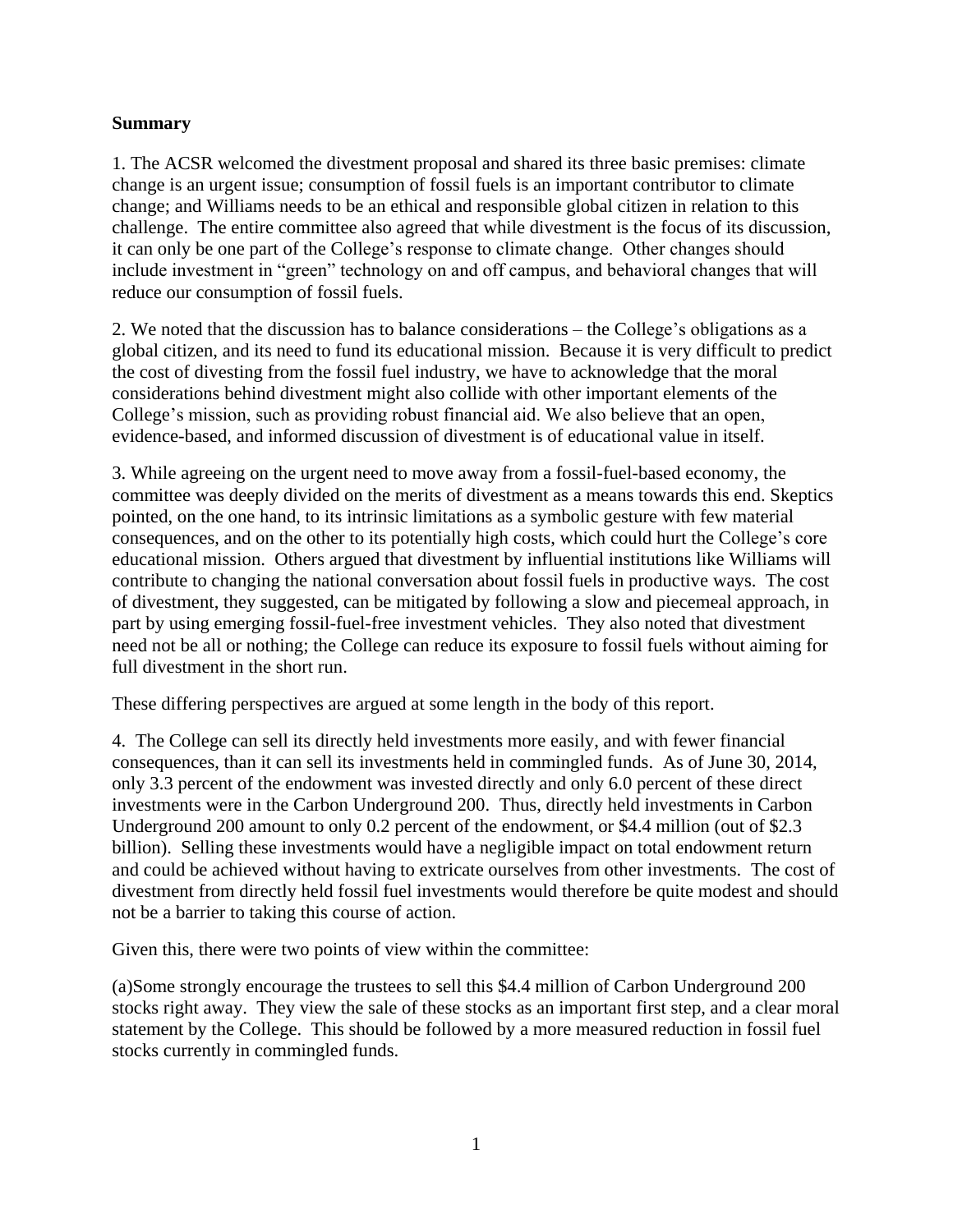(b) Others believe the benefits of selling these direct investments are likely to be modest. Selling our shares to willing purchasers will not reduce fossil fuel production or consumption. We may achieve some symbolic impact by announcing that Williams will no longer directly invest in the fossil fuel industry. But the resonance of this announcement will be limited by the fact that it does not pertain to the 96.7 percent of the endowment invested indirectly through commingled funds. Divesting from directly held fossil fuel investments is thus a low-risk, low-reward approach to making a difference to global greenhouse gas emissions. But if the modestly positive symbolic impact can be expected to outweigh the small financial cost to the College, then we recommend that the Investment Committee should take this step.

5. The majority of students and faculty who have engaged on the issue believe that the College should divest. However, as noted above, one outstanding concern is that terminating relationships with current fund managers could prove financially costly. To reduce the presence of fossil fuel investments in our endowment, without diminishing returns or increasing risk, we should work in coordination with our current fund managers. The ACSR supports a dialogue between the Williams Investment Office and our fund managers to advance the divestment conversation. Members of the committee who favor divestment would prefer this process to be quick and goal-oriented, with the intention of finding opportunities to reduce fossil fuel exposure. Others, who are not convinced by the case for divestment, see it as potentially contributing to a more informed discussion.

Dialogue between the Investment Office and current managers should address questions such as:

- Which fossil fuel companies does Williams invest in through each fund?
- What are the current and projected valuations of those companies?
- Do the long-term investment plans of the manager involve those fossil fuel companies? Why or why not? If not, what is the timeframe for shifting away from these companies?

Given the rapidly evolving energy market, Williams should not assume that our current managers plan to remain invested in the fossil fuel industry. Active managers with broad mandates could choose to invest elsewhere as they seek the best risk-adjusted returns. By engaging in conversation with our managers, we can gain insight into the long-term financial attractiveness of fossil fuel investments and we can understand how our managers assess the risk and return trade-off of fossil fuels. Based on this information, Williams can start to develop possible divestment strategies in coordination with our current fund managers. Therefore, the ACSR recommends that the Investment Office engage in dialogue with our fund managers, guided by the questions we have listed, and report as appropriate on the findings of these conversations.

5. The ACSR unanimously recommends the College increase its investment in firms that are developing or applying "green" technology.

6. We all favor efforts to "green" the campus, i.e. investment to reduce its carbon footprint. Some would like to clarify that this should not be viewed as an alternative to divestment.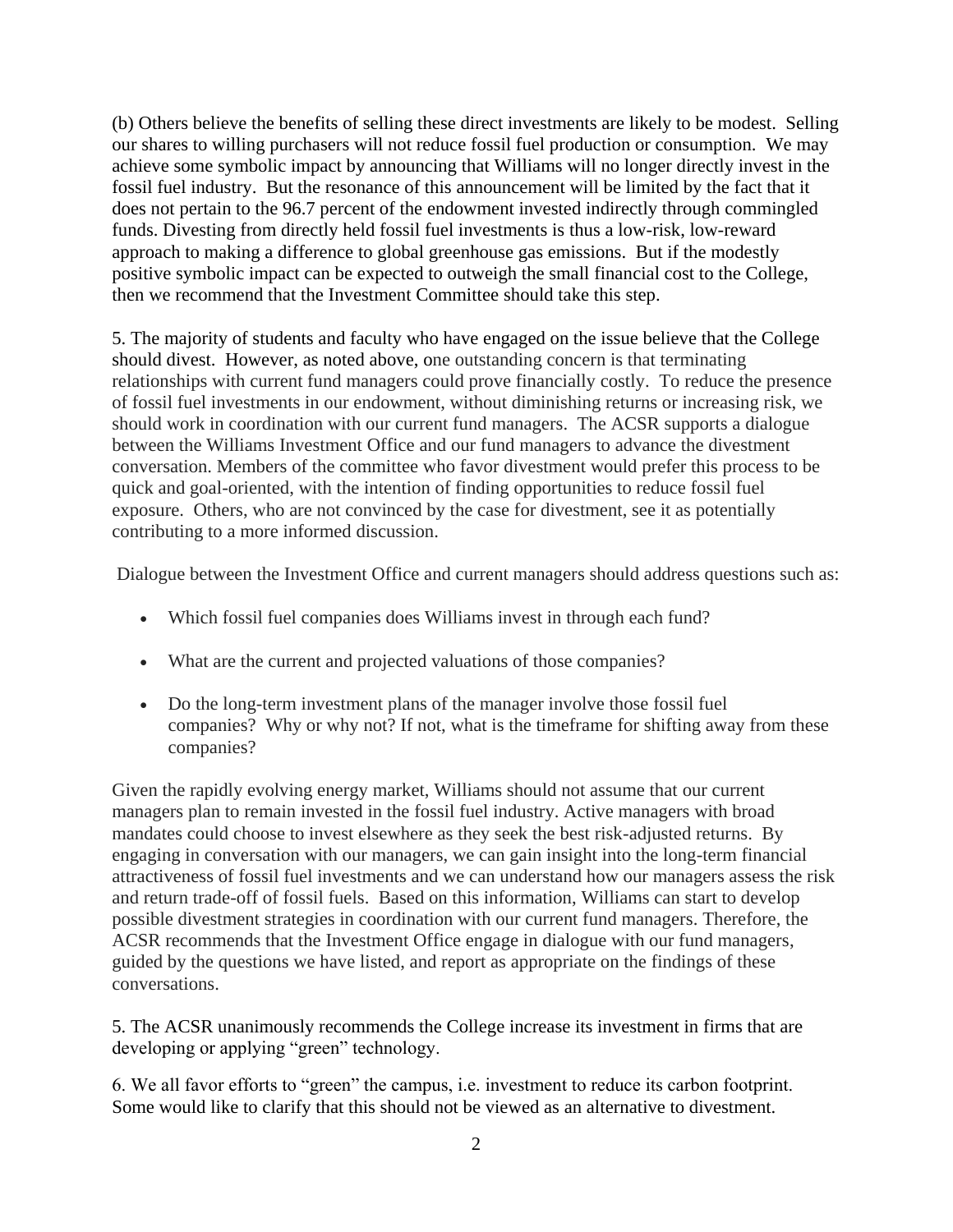#### **I. Introduction**

The reality of climate change and the contribution of fossil fuel use to this process have been known for decades now. There have been various efforts to address this problem ranging from the global (the Kyoto Protocol) to the local (Williams' dorms' "Do it in the Dark" energy competition). But the structural changes within the global political economy required to address this impending catastrophe have not been forthcoming. Frustration on this score has grown, especially among the young who will be more exposed to its consequences. A specific method for addressing this problem, eliminating ownership of shares in fossil fuel companies divestment—was proposed by Bill McKibben in a now-famous 2012 article in the *Rolling Stone* magazine.<sup>1</sup> This idea has caught the imagination of many, especially in colleges and universities across the U.S. and elsewhere.

Divestment has been a part of the campus conversation for more than two years now. This round of discussion began with a proposal submitted by the Williams Endowment Initiative and Divest Williams on behalf of students, alums, staff, and faculty on December 10, 2014 (Appendix 1). The "ask" is to divest the College's endowment of the stocks of 200 companies, the top 100 with the largest reserves of coal, and the top 100 with the largest reserves of oil and gas. As this report is being written the proposal has 608 signatures from members of the Williams community. On March 4, 2015 the ACSR was presented the results of a student referendum in which 71% of the 62% of students who participated endorsed this proposal (Appendix 2). On the same day we also received a letter from faculty and staff endorsing the divestment proposal. It has now been signed by 248 faculty and staff. Fifty-five percent of faculty are signatories (Appendix 3).

The ACSR welcomed the divestment proposal and shared its three basic premises: climate change is an urgent issue; consumption of fossil-fuels is an important contributor to climate change; and Williams needs to be an ethical and responsible global citizen in relation to this challenge. The entire committee also agreed that while divestment is the focus of its discussion, it can only be one part of the College's response to climate change. Other changes should include investment in "green" technology on and off campus and behavioral changes that will reduce our consumption of fossil fuels.

We also noted that the discussion has to balance other considerations – the college's obligations as a global citizen, and its need to fund its educational mission. Because it is very difficult to predict the cost of divesting from the fossil fuel industry, we acknowledge that the moral considerations behind divestment might also collide with other important elements of the College's mission, such as providing robust financial aid.

The divestment proposal submitted on December 10 encouraged the ACSR to think broadly, beyond its recommendations (p.2). This is what we did. Still, while the committee reached consensus on the important issue of investment in "green" technology, on the core issue at hand - - divestment -- it did not. Skeptics pointed, on the one hand, to its intrinsic limitations as a

<sup>&</sup>lt;sup>1</sup> "Global Warming's Terrifying New Math", July 19, 2012, [http://www.rollingstone.com/politics/news/global](http://www.rollingstone.com/politics/news/global-warmings-terrifying-new-math-20120719)[warmings-terrifying-new-math-20120719.](http://www.rollingstone.com/politics/news/global-warmings-terrifying-new-math-20120719) Accessed on April 4, 2015.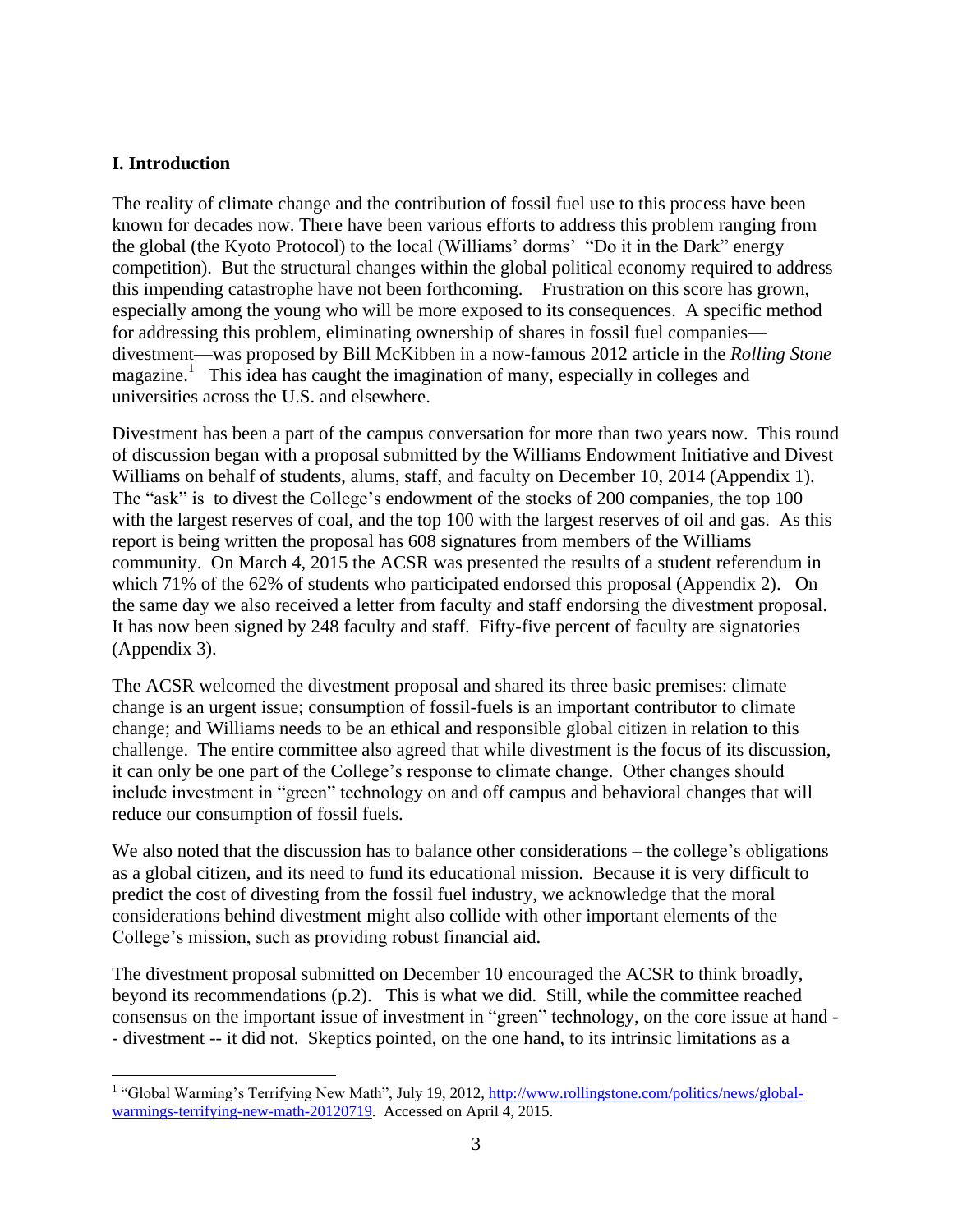gesture with few material consequences and on the other to its potentially high costs, which could hurt the College's core educational mission. Supporters of divestment within the committee argued that divestment by influential institutions like Williams will contribute to changing the national conversation about fossil fuels in productive ways. The cost of divestment, they suggested, can be mitigated by following a slow and piecemeal approach, in part by using emerging fossil-fuel-free investment vehicles, perhaps in collaboration with peer institutions. They also noted that divestment need not be all or nothing. The College can reduce its exposure to fossil fuels without aiming for full divestment in the short run.

The next two sections of this report outline the arguments for and against divestment, respectively. These sections reflect contrasting views within the committee. The following two shorter sections pertain to "green" investments on and off-campus. These are the views of the committee as a whole. We conclude with some observations on the nature of the debate that is at the heart of this document.

#### **II. The Case for Divestment**

Those who support Williams College's pursuing a divestment strategy have a variety of reasons for this position, but we would like to outline two main reasons here: ethical and institutional. In discussing these reasons, we take as our most basic assumption that while divestment will not have a direct impact on the fossil fuel market in the short term, it is starting a constructive national dialogue about climate change. Given Williams College's national leadership within higher education, we believe that taking this step will provide opportunities for it to chart a truly twenty-first century investment strategy.

Fundamentally, we believe there are overriding ethical reasons for the College both to begin divesting from the fossil fuel industry and to scale up its investments in renewable energy. Our ethical motivations arise in large measure from the stark contrast between the financial interest of the firms holding fossil fuel reserves, which is to extract those reserves out of the ground, and the magnitude of the destruction that such an outcome would produce: as recent research has indicated, burning those reserves would release enough carbon to easily tip the earth's temperature rise over what's considered the "safe" threshold of  $2^{\circ}$  C.<sup>2</sup> Clearly, a transition to new and much more sustainable energy systems must occur before then; many people who might otherwise disagree on divestment as an institutional strategy agree on this point.

Like all institutions of higher education, Williams currently benefits from and has benefited in the past not only directly from the fossil fuel industry, but also from the larger gains in an economy whose very basis has resided in ready access to fossil fuels. Despite years of reliable science about the direct causal link between fossil fuels and climate change, the U.S. and the world political economies have not succeeded in building into financial decision-making even a fraction of the costs of climate change. Year by year, in other words, we have continued to operate under the assumption that younger and succeeding generations will simply have to carry

 $\overline{a}$  $2$  Perhaps the most cited recent scientific article on this is Christopher McGlade and Paul Ekins, "The Geographical Distribution of Fossil Fuels Unused when Limiting Global Warming to 2⁰," *Nature*, 8 January 2015: 187-190.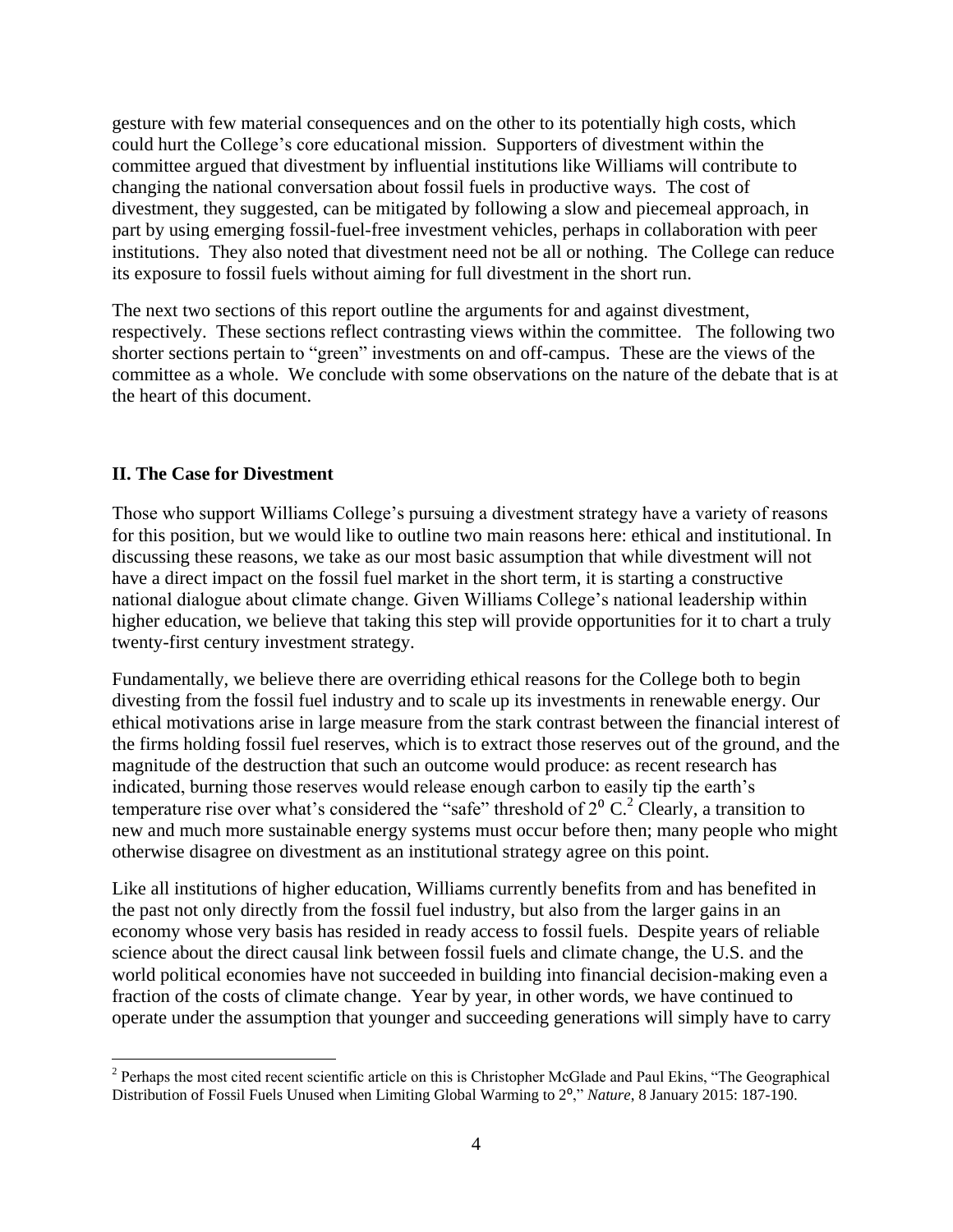the catastrophic burdens of climate change, despite it being abundantly clear that the effects of climate change are accelerating and the timeline for mitigating the worst effects is getting shorter. That these burdens will fall unequally across the globe, affecting poor and marginalized people everywhere much more profoundly and rapidly than the affluent is one of the reasons we should view this as perhaps the central ethical problem of our time.

Of course: there are many important causes that demand our attention, and Williams should not divest its endowment funds from a particular market sector without a widespread call from the community and without very considerable reflection, conversation, and study. Some might also argue that there is a slippery slope here: if we divest from fossil fuels, are we obligated to divest from other potentially morally questionable sectors, for instance, tobacco? This is indeed a very serious question, especially given that the trustees' primary role is as fiduciary stewards of the College. We realize further that asking them to make such a dramatic shift in how the endowment is currently managed is a very tall order. However, we would argue that the demand to divest from fossil fuels presents a unique case: it is an issue of nearly difficult-to-grasp global significance; it is one on which the Williams community has specifically and repeatedly asked the College to take action; and it is one on which the College has already taken an official stance. In 2007 the Board of Trustees approved as part of the College's Mission and Purposes that the College's operations would be "environmentally sustainable," and we believe that the endowment represents a core component of the College's financial operations.<sup>3</sup> It is our responsibility to ensure that the College is run in a manner that is consistent with the values that we have named to be at the heart of the institution's mission.

As we think about the impact of divestment on the institution, history is also an important guide. Although there are ways in which the case of South African divestment in the mid-1980s is very different from the proposal before us now, it is worth pausing to think about a few parallels.<sup>4</sup>

The major differences immediately stand out: at the time of South African divestment, colleges and universities did not commingle their funds, and thus it was much easier to identify direct investment in certain South African holdings to divest. Also, South African divestment was attached to other quite concrete political strategies (such as travel boycotts) meant to put pressure on the South African government. One cannot boycott the fossil fuel industry in the United States; its reach is too far and too deep, and thus, just as divesting from fossil fuels raises questions about whether it's merely a symbolic act, so too does the South African example remind us that the protest politics around climate change are, practically speaking, vastly more difficult when the reach of the fossil fuel industry is so enormous, however you look at it.

But we believe this misses what may be the most valuable reasons to think back to the example of South African divestment. By focusing too much on how different *the object* of protests were, we might neglect to notice the similarities in how *the political processes* are playing out institutionally (and we would note, this is true across the country for other colleges and

<sup>&</sup>lt;sup>3</sup> "Williams College Mission and Purposes." Approved by the Board of Trustees April 14, 2007.

<sup>&</sup>lt;sup>4</sup> An interesting, contemporary student perspective on the growth of the anti-apartheid movement -- and one in which Williams is mentioned -- may be found in Robert M. Neer, "The Making of a Movement: Divestiture across the Nation," The Harvard Crimson, June 9, 1983, a[t http://www.thecrimson.com/article/1983/6/9/the-making-of-a](http://www.thecrimson.com/article/1983/6/9/the-making-of-a-movement-pbtbhe/)[movement-pbtbhe/.](http://www.thecrimson.com/article/1983/6/9/the-making-of-a-movement-pbtbhe/) Accessed March 29, 2105.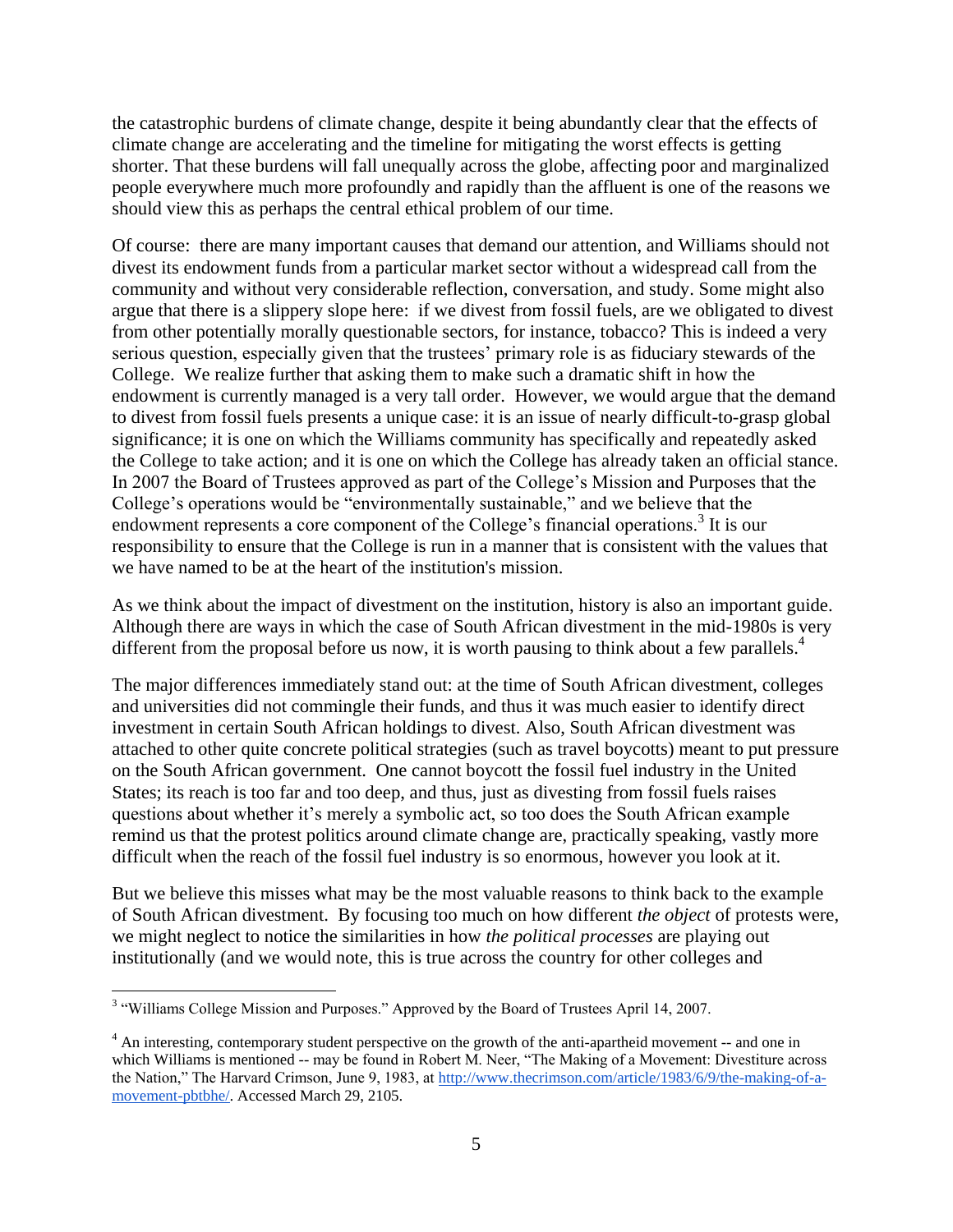universities). The divestment campaign of the 1980s did not happen overnight, of course: indeed, one can see that institutions of higher education initially made then many of the same arguments about South African divestment that they're making now against divestment in the fossil fuel industry: "it's merely symbolic"; "any shares we sell will simply be bought up by someone else"; "it's better to try to effect change in South Africa through investment and positive influence on the companies doing business in South Africa." Moreover, we see now a process unfolding that is very similar to that with South African divestment: fierce debate over competing strategies, one that emphasizes divestment, and the other that emphasizes putting pressure on companies to adhere to a set of guiding principles.

In the late 1970s, those principles were the Sullivan Principles, created by General Motors board member Leon Sullivan, who developed a list of requirements that American companies doing business in South Africa should demand for their employees; Sullivan's hope was that this more moderate approach could help bring down apartheid. While scores of companies signed on, and in fact many ended up leaving South Africa entirely, Sullivan himself also soured on the pace of change. In 1987 he reversed course and advocated a strategy of divestment.<sup>5</sup>

The parallel to the Sullivan Principles today might be seen in the development of ESG (Environmental, Social, and Governance) principles that institutional investors are increasingly being asked to outline. While adopting ESG principles would certainly affirm our institutional values -- and we hope that Williams will work to establish a strong ESG framework for its investments -- such action alone, we believe, will not advance national action around climate change in the way that divestment could. Indeed, at Harvard, the university invested heavily in fossil fuels despite signing the United Nations Principles for Responsible Investment (UNPRI), which have helped serve as a framework for many ESG policies. Harvard Faculty for Divestment -- a diverse group across many schools at the university -- has noted that, in fact, despite Harvard's being the first university to sign the PRI, no signs of change have emerged in how the university is communicating directly or indirectly with fossil fuel companies.<sup>6</sup>

As in the case with South African divestment, it is very clear that momentum is building around the divestment movement, and that small colleges are taking the lead.<sup>7</sup> We believe that Williams has the opportunity to be a leader in this instance, as opposed to doing the right thing but a little bit late.

At Williams, the dialogue concerning divestment has dramatically increased recently and has marked the experience of current students. In the recent student referendum, 71% of students (of the 62% who voted) were in favor of divesting the College's endowment from the top 200 fossil fuel companies as specified in the proposal. In addition, a growing number of seniors and alumni have pledged not to donate to the College until we divest, and the creation of a Multi-School Divestment Fund has marked the redirection of some alumni donations to a fund that will only be

<sup>&</sup>lt;sup>5</sup> Jennifer Davis, "Business Forum: South Africa: Sullivan Calls for Pullout; Only Sanctions Can Dismantle Apartheid," New York Times, June 7, 1987, at [http://www.nytimes.com/1987/06/07/business/business-forum-south](http://www.nytimes.com/1987/06/07/business/business-forum-south-africa-sullivan-calls-for-pullout-only-sanctions-can.html)[africa-sullivan-calls-for-pullout-only-sanctions-can.html.](http://www.nytimes.com/1987/06/07/business/business-forum-south-africa-sullivan-calls-for-pullout-only-sanctions-can.html) Accessed April 10, 2015.<br><sup>6</sup> [http://www.harvardfacultydivest.com/communication/.](http://www.harvardfacultydivest.com/communication/) Accessed April 12, 2015.

<sup>7</sup> See Vyvyan Tenorio, "Yale and Harvard are Losing the Fossil Fuel Divestment Game," *Institutional Investor*, August 15, 2013.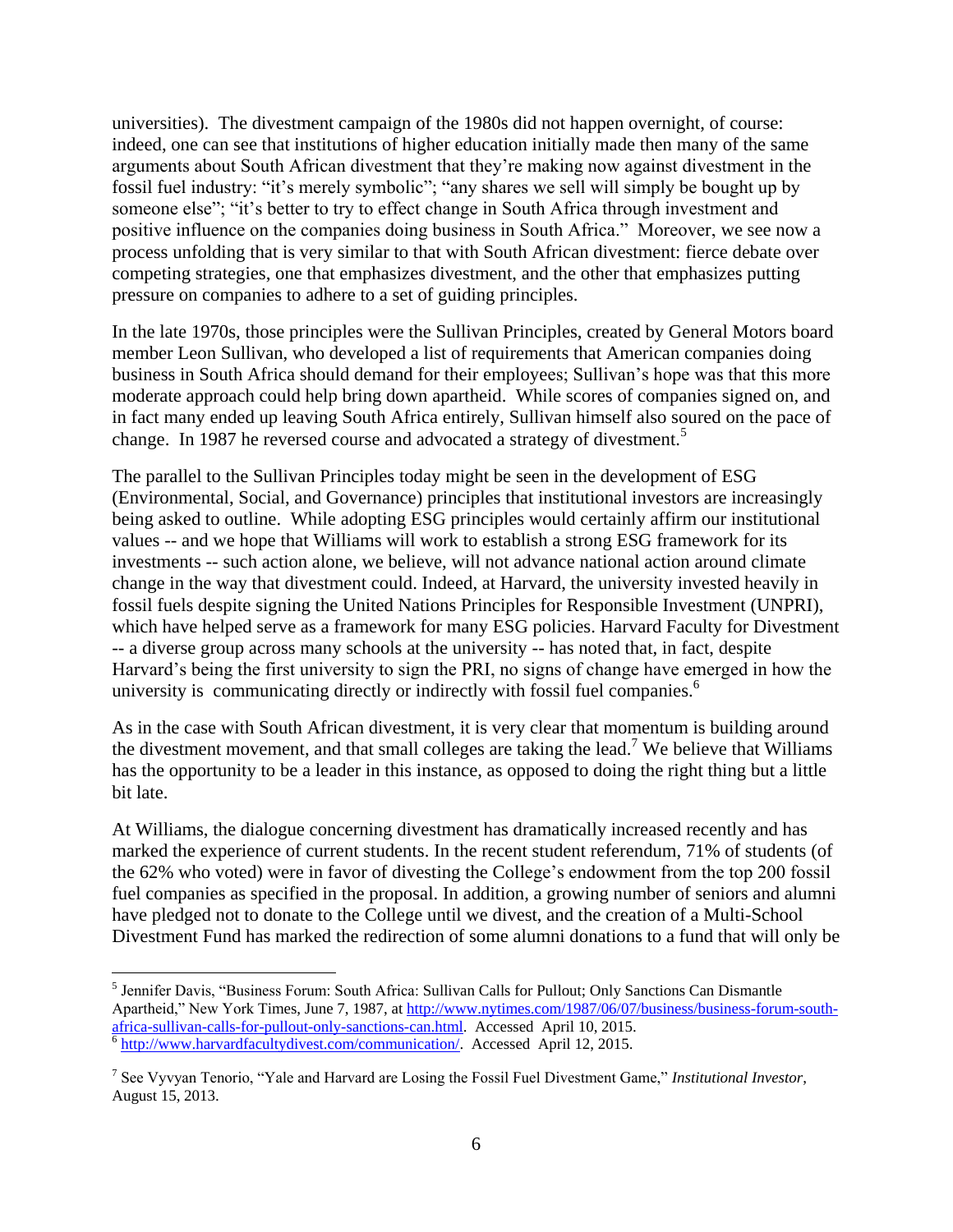given to Williams once it divests. Since the divestment movement on campus has wide support among current students, being responsive to student concerns about the endowment is important to maintaining support as more and more divestment-supporting students become alumni who could potentially donate—or not—to the College.

Demonstrating the support divestment has among current alumni, Tim Patterson '04 wrote in the Williams Record about divestment at his current institution, Sterling College: "In the two years since Sterling divested, applications for admission are up by half and income derived from fundraising has doubled. Divestment struck a chord with key stakeholders, including prospective students and alumni."<sup>8</sup> With almost 1,000 current students and 248 faculty and staff having asked the College to divest, we believe that divestment has struck a chord in the Williams community as well, and that taking a leadership role by divesting could also engage our alumni donor base.

The financial side of the divestment issue does pose some real challenges. It is true that reducing investment options cannot raise profits, and might hurt them. The issue is: how much will it hurt? This depends partly on how well fossil fuel-stocks will perform in the future, and there is some reason for concern on this point, which we discuss below. But the main financial challenge presented by divestment from fossil fuels arises from the fact that 97% of our endowment is not invested directly, but in commingled funds. A commingled fund has many investors, of which Williams is just one. The Carbon Underground 200 holdings of the fund can be sold only if the other investors and the manager agree. Alternatively, the manager has to be willing to manage Williams' money differently from others, without charging higher fees. If neither of these options is available, by divesting, Williams will either incur greater costs, or lose access to a talented manager. There may also be costs of liquidation.

One response to this problem is to acknowledge powerlessness, and abandon divestment as a strategy altogether, however harmful the product in question. We believe the College can do better than this. We have the following thoughts regarding the commingled funds question.

First, we can sell our direct holdings in the Carbon Underground 200. The commingled funds issue is not relevant here.

Our second suggestion draws on a helpful conversation with Donald Gould, Chair of the Investment Committee of Pitzer College, which decided to divest. Pitzer's endowment is much smaller than that of Williams, but 90% of it was invested in commingled funds. But they found that 80% of their Carbon Underground 200 holdings were in just three locations, and they were able to drop these fossil-fuel holdings at a relatively low cost. If the bulk of Williams's fossil fuel holdings are similarly concentrated within a handful of funds, we could greatly reduce holdings of fossil fuels without fully eliminating them in the short run. To this end, we should hold conversations with our current managers regarding locations of Carbon Underground 200 holdings and their future plans with respect to these holdings. And if dropping some Carbon Underground 200 holdings will be prohibitively costly in the short run, we do not recommend this. Pitzer still has 0.6% of its endowment in Carbon Underground 200 stocks for precisely this reason.

 8 "A Case for Divestment," Tim Patterson, *The Williams Record,* January 21, 2015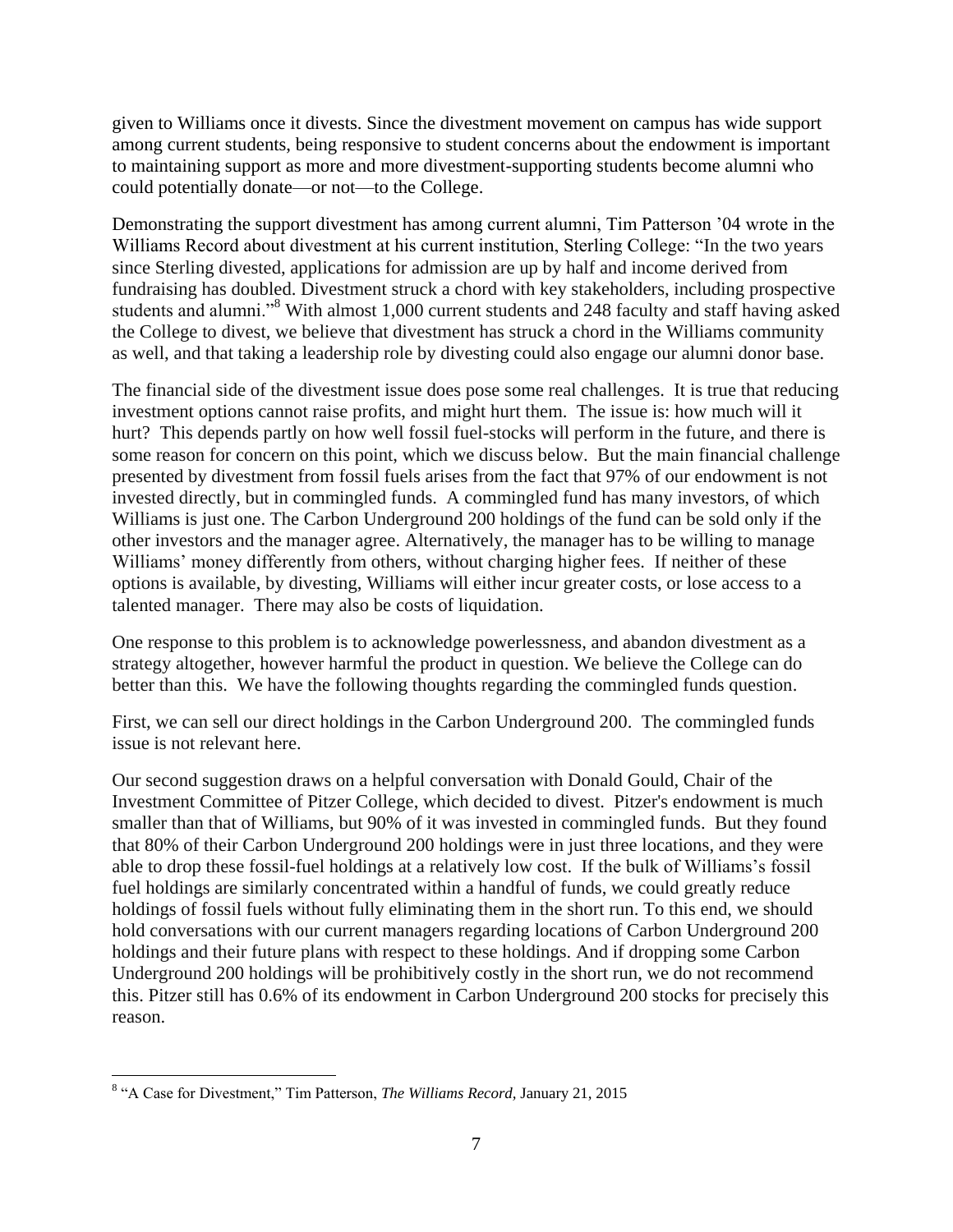In this vein, it also worth noting that some institutions with larger endowments have recently decided to divest from fossil fuels, using some variant of the gradual procedure we have described above. Syracuse University, with an endowment of \$1.18 billion, announced that it will "not directly invest in publicly traded companies whose primary business is extraction of fossil fuels" and that the "University will also direct its external investment managers to take every step possible to prohibit investments in these public companies as well."<sup>9</sup> In the U.K., The Guardian Management Group, with an endowment of 800 million pounds, has decided to divest fully, after a two-month consultation with Cambridge Associates, which is also one of Swarthmore's advisers. The plan is to fully divest over a period of approximately five years. <sup>10</sup>

A third approach is to acquire some market power by collaborating with peer institutions. Middlebury, Swarthmore, Pomona, Wellesley et al. are dealing with the same issues. If we were to pool resources, perhaps we could get talented managers to invest fossil-fuel-free. We might also consider working with other institutions that are divesting, such as the Rockefeller Brothers Fund. In other words, perhaps we can commingle our funds not with strangers, but with people who we know share our values.

A fourth approach might be to narrow our target, based on the *direction* in which fossil fuel companies are going. This avoids painting them with a broad brush, and is in the spirit of what Harvard's Professor Naomi Oreskes has called "conditional divestment."<sup>11</sup> Our suggestion is to focus on firms invested in the tar sands, which are a new and very harmful source of fossil fuels. The organization that listed the Carbon Underground 200 firms has now provided a list of the top 20 holders of tar sand reserves.<sup>12</sup> The College could, as a first step, consider divesting holdings of just these twenty companies, which appear to be heading the wrong way.

Fifth, additional options for fossil-fuel-free investment are becoming available, including some in which funds will be commingled. The Williams Endowment Initiative provided some useful information to the ACSR on this topic. Please see Appendix 4, "Response to Query." Also, other institutions that have decided to divest have begun preparing lists of high-performing fossil-fuel-free investment options, and might be willing to share them with Williams. One specific offer to help is from The New School, in New York, which is planning comprehensive divestment, going beyond the Carbon Underground  $200^{13}$ 

As noted above, many supporters of divestment raise concerns about future returns from fossil fuel investments. Foremost among these concerns is the "carbon bubble." Much of the valuation of fossil fuel companies is based on carbon reserves in the ground, which far exceed the usable carbon budget, potentially leading to an overvaluation of these companies. In addition policy changes (such as the new cooperation between the US and China), changes in consumer

<sup>&</sup>lt;sup>9</sup> http://news.syr.edu/university-formalizes-commitment-to-prohibit-direct-investment-in-coal-fossil-fuels-29595/. Accessed April 3, 2015.

<sup>10</sup> [http://www.theguardian.com/environment/2015/apr/01/guardian-media-group-to-divest-its-800m-fund-from](http://www.theguardian.com/environment/2015/apr/01/guardian-media-group-to-divest-its-800m-fund-from-fossil-fuels)[fossil-fuels.](http://www.theguardian.com/environment/2015/apr/01/guardian-media-group-to-divest-its-800m-fund-from-fossil-fuels) Accessed April 3, 2015.

 $\frac{11}{11}$  "The Pragmatic Case for Fossil Fuel Divestment to Address Climate Change", June 6, 2014, [http://www.nakedcapitalism.com/2014/06/pragmatic-case-fossil-fuel-divestment-address-climate-change.html.](http://www.nakedcapitalism.com/2014/06/pragmatic-case-fossil-fuel-divestment-address-climate-change.html)  Accessed on April 11, 2105.

<sup>&</sup>lt;sup>12</sup> [http://fossilfreeindexes.com/research/tar-sands/.](http://fossilfreeindexes.com/research/tar-sands/) Accessed on March 29, 2015.

<sup>&</sup>lt;sup>13</sup> This is based on a phone conversation with Brandt Weathers, a member of The New School's equivalent of the ACSR, on April 11, 2015.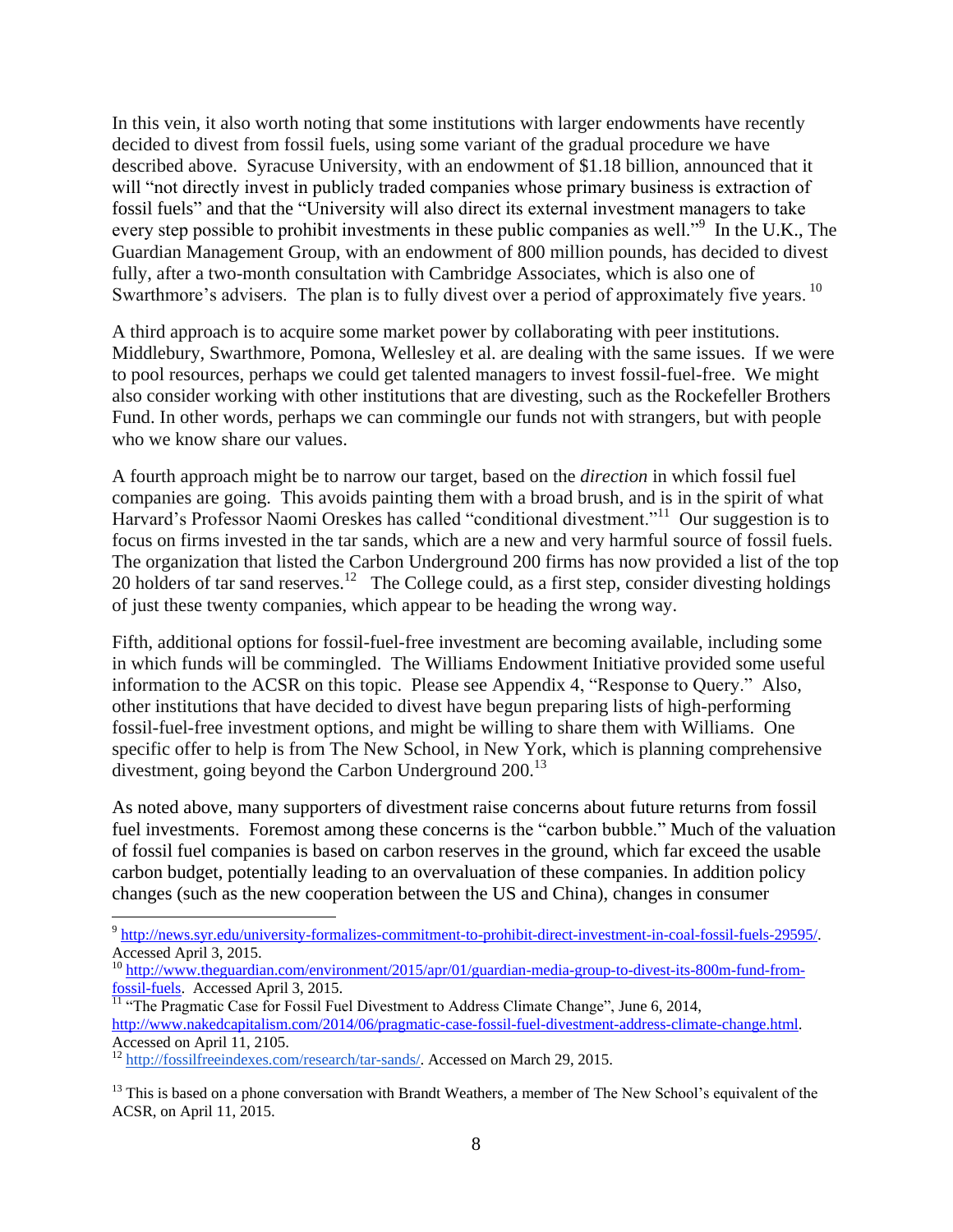behavior, technological advances in energy efficiency and cheaper clean energy, and other factors could lead to these investments becoming "stranded assets."<sup>14</sup>

A great many students, faculty, and alumni have collectively and individually asked the College to take action on climate change in this very specific way: to repudiate a destructive business model. To do so would show our commitment to the values outlined in our mission statement, our responsiveness to community concerns, and our willingness to join with peer institutions in demonstrating environmental leadership. "Green Investment" measures suggested in this report, though constructive, will not serve the same purpose. These are the grounds on which the case for divestment rests. If we want to divest, the mechanics of this surely need to be worked out prudently. We have offered some suggestions and believe that the best (full divestment in the short run) should not be the enemy of the good (reduced exposure to the Carbon Underground 200). We are confident that if the Board of Trustees is persuaded by the ethical and institutional case for divestment, you can find a way to address the financial issues and progress towards this important goal.

As we have noted, some on the ACSR do not view divestment as a productive strategy. They present their views in the next section. Because this section, like the one just completed, is meant to be self-contained (i.e. comprehensible on its own) there is some repetition, for which we beg the reader's indulgence.

#### **III. The Case Against Divestment**

 $\overline{a}$ 

Climate change is a real threat and Williams should take action to address this significant challenge. The question is what action will have the greatest impact. Some have suggested divestment from fossil fuel companies. But over the past 18 months, many of our peer schools have decided against divestment. Pomona, Swarthmore, Harvard and Amherst -- to name a few institutions – have issued policy statements against divestment and the case is compelling.

Divestment from fossil fuel companies – by colleges and universities -- is largely a symbolic act. Supporters of divestment acknowledge this action is unlikely to affect the policies of these companies and the primary goal of divestment is to raise awareness. The hope is this increased awareness will change the behavior of these companies and galvanize public opinion in a way that would cause elected officials to take action on climate change.

But it is unclear that divestment would have that effect. The combined investment by all college and university endowments represents an extremely small fraction of the total capitalization of the top 200 fossil fuel companies. And the majority of these companies are not raising funds through new stock offerings, so it is unlikely divestment will have any effect on the actions of those companies to reduce greenhouse gas production.

<sup>&</sup>lt;sup>14</sup> "Unburnable Carbon: Are the world's financial markets carrying a carbon bubble?" Report by the Carbon Tracker Initiative, 2012. [http://www.carbontracker.org/wp-content/uploads/2014/09/Unburnable-Carbon-Full-rev2-1.pdf.](http://www.carbontracker.org/wp-content/uploads/2014/09/Unburnable-Carbon-Full-rev2-1.pdf) Accessed on April 11, 2015.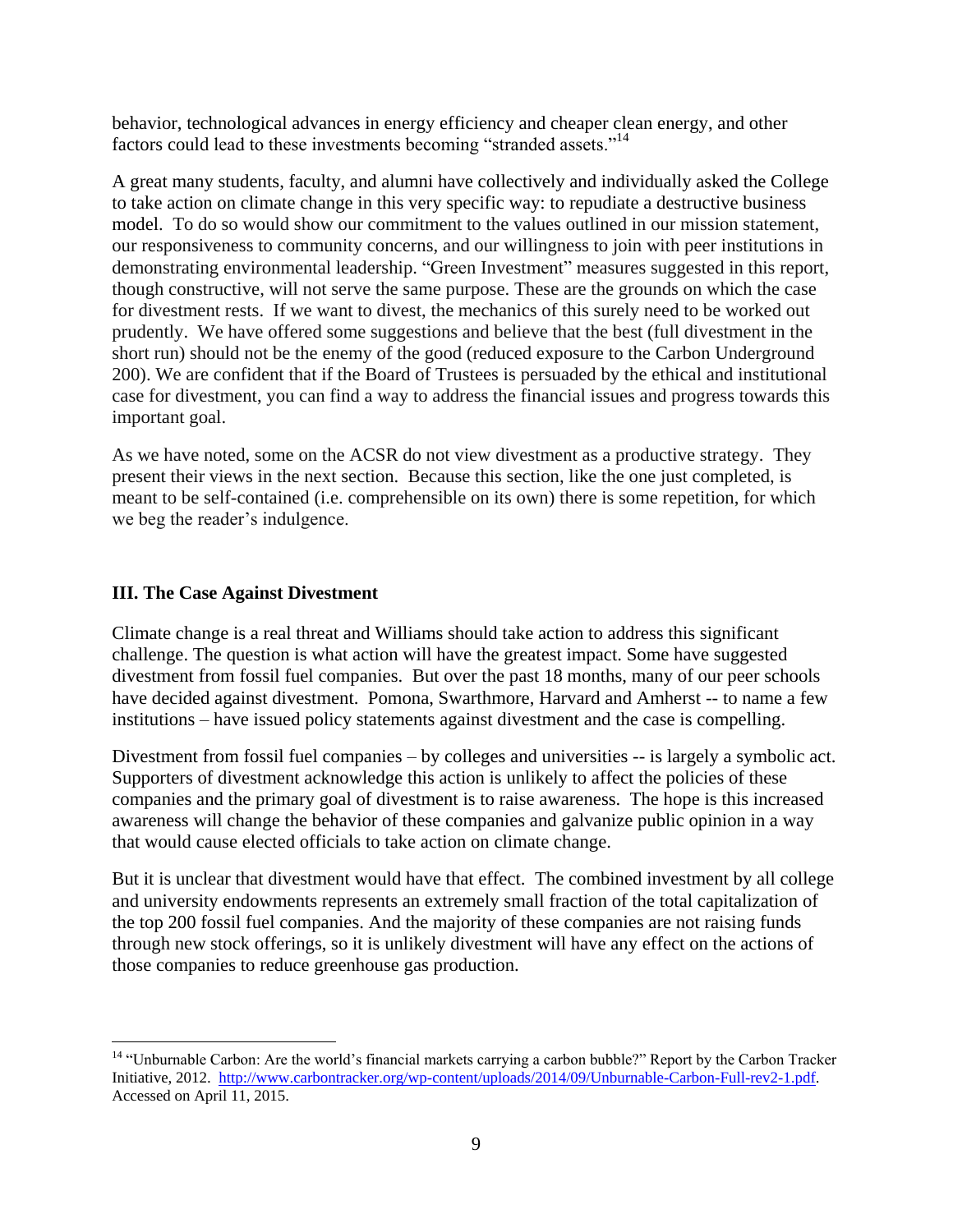In fact, some have argued divestment is a distraction from the real work on the issue of climate change. It may do more harm than good, by making people feel as if they have made a positive difference and thus letting them off the hook from making the difficult behavioral changes that are necessary to reduce fossil fuel consumption. As David Oxtoby, President of Pomona College, recently noted, "Feel-good measures that have no effect on actual green-gas production are a diversion from the critical actions we must take before it is too late."<sup>15</sup>

And on the point of divestment as a moral stand to mobilize public opinion, we must acknowledge that as an institution it is inconsistent to call for a divestment of fossil fuel companies on the grounds that these companies are immoral while simultaneously using their products every day. The right thing to do is to reduce the use of the products to the greatest possible extent.

It is clear, however, that divestment would have a negative impact on the College's finances. The Williams endowment is principally invested in commingled funds. And while the exposure to fossil fuel companies is modest, to comply with a divestment mandate the vast majority of the endowment would have to be liquidated and reinvested, at a significant cost. There are also costs associated with lower returns on a fossil-fuel-free portfolio. These costs are detailed below.

Given the College's reliance on the endowment, the financial consequences of divestment will negatively impact the other priorities of the college including, but not limited to, our outstanding faculty, generous financial aid program and our dynamic curriculum. In addition to the immediate financial impact of divestment, the College needs to be thoughtful about the longterm implications. If we reduce the value of the endowment – which has been built up over 200 years – we are reducing the resources available for generations of faculty and students.

The College can take a leadership role on this issue by strong actions on campus that do not include immediate divestment. We can set aggressive goals to reduce greenhouse gas emissions on campus. We can invest in energy conservation measures in our existing buildings. We can construct new buildings with state-of-the-art systems that minimize their carbon footprint. And, we can begin a dialog with the fund managers -- with whom we invest the endowment – to start to develop divestment strategies working with those managers.

#### An Estimate of the Potential Cost of Divestment

 $\overline{a}$ 

The Investment Pool's exposure to the top 200 fossil fuel stocks included on the Carbon Underground's list was 2.5% across the total portfolio as of June 30, 2014. There are two significant costs to consider to eliminate this exposure and to ensure no further exposure in the future. The first cost is that of the liquidation of the current portfolio to remove fossil fuel exposure and reinvest the portfolio in fossil fuel free funds. The second is the cost to the College attributable to a lower expected return due to a new investment approach.

The Investment Pool, a \$2.3 billion portfolio as of June 30, 2014, is invested across ten asset classes, including traditional equity, bonds, hedge funds, and private equity. It is through the careful selection of investment managers and funds (which are often difficult to access), as well

<sup>15</sup> "Divestiture is Nothing But a Distraction", *The Chronicle of Higher Education*, September 15, 2014, [http://chronicle.com/article/Divestiture-Is-Nothing-but-a/148789.](http://chronicle.com/article/Divestiture-Is-Nothing-but-a/148789) Accessed on April 11, 2105.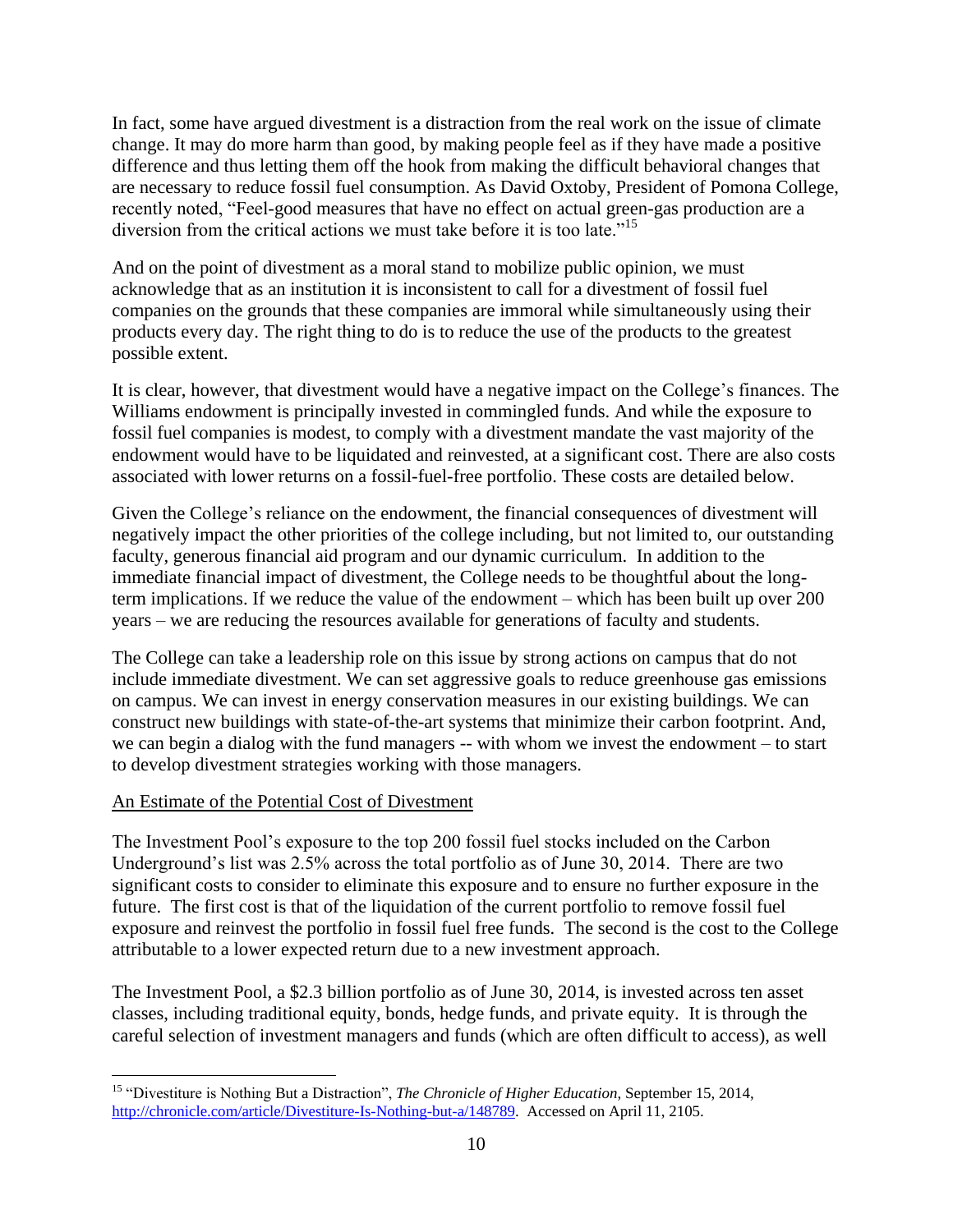as the use of alternative investment options, that the endowment has achieved a level of return necessary to support the College and grow the Investment Pool. On an annual basis, 5% of the Investment Pool is spent to support approximately 50% of the College's operating budget. Over the last five years as of June 30, 2014, the Investment Pool has generated a return of 13.4%, outperforming the benchmark return by 2.5% annually over that same time period. The outperformance that the Investment Pool has generated above its benchmark return is primarily attributable to manager selection.

In order to fully comply with a fossil fuel free divestment mandate, the portfolio as it stands today would need to be liquidated and reinvested. Many of the funds that are currently used are "commingled" in nature, meaning that the College cannot set the investment guidelines or select which stocks may or may not be held. And while the exposure to fossil fuel is modest, in order to assure full compliance with a divestment mandate, the current portfolio would need to be reinvested. Therefore, the first cost to divestment is the liquidation of the Investment Pool. The cost to liquidate the portfolio over the course of the next year is estimated to be \$76 million. This cost was calculated assuming an orderly liquidation of the portfolio, and is not the cost associated with a fire sale of assets (which would be greater).

The second cost to divestment is the cost associated with lower financial returns, a cost with significant implications. Over the last 10-years the Investment Pool has achieved a return of 9.02% as of June 30, 2014. We compared this performance to that of a fossil fuel free portfolio. Since the set of actively managed fossil-fuel-free investment vehicles available over the last ten years is limited, we have used aggregate market indices, stripped of their fossil-fuel content. In particular, we consider an 80%/20% stock/bond portfolio invested in a fossil-fuel-free S&P 500 index and a fossil-fuel-free Barclays Aggregate bond index. This fossil-fuel-free portfolio would have returned 7.58% over the same ten year time period, 1.44% percent less per year on an annualized basis. Translating this to dollars over the last ten years, this would have been a cost of over \$380 million over ten years, or nearly \$39 million/year. The calculation of these costs includes the difference in the final market value of these two portfolios, plus the difference in spending that the College would have had available for budgetary support.

The reallocation of the portfolio entirely to fossil fuel free funds could potentially reduce the expected performance of the Investment Pool going forward. While there are new products being developed for fossil fuel free investing, the universe of options remains limited and the track records for these funds are often short. BlackRock, a major index fund provider, is an example of a firm beginning to develop investment products in this space. However, the Investment Pool relies on the ability to allocate to a global opportunity set of investment managers to generate long term outperformance for the College. This "tool kit" for adding value (i.e. manager selection) would be limited should the universe of funds under consideration to be diminished, likely contributing to a lower expected return going forward. This is reflected in the calculation of cost.

Having outlined the case against divestment, we will now turn (briefly) to two related subjects on which members of the ACSR are in agreement.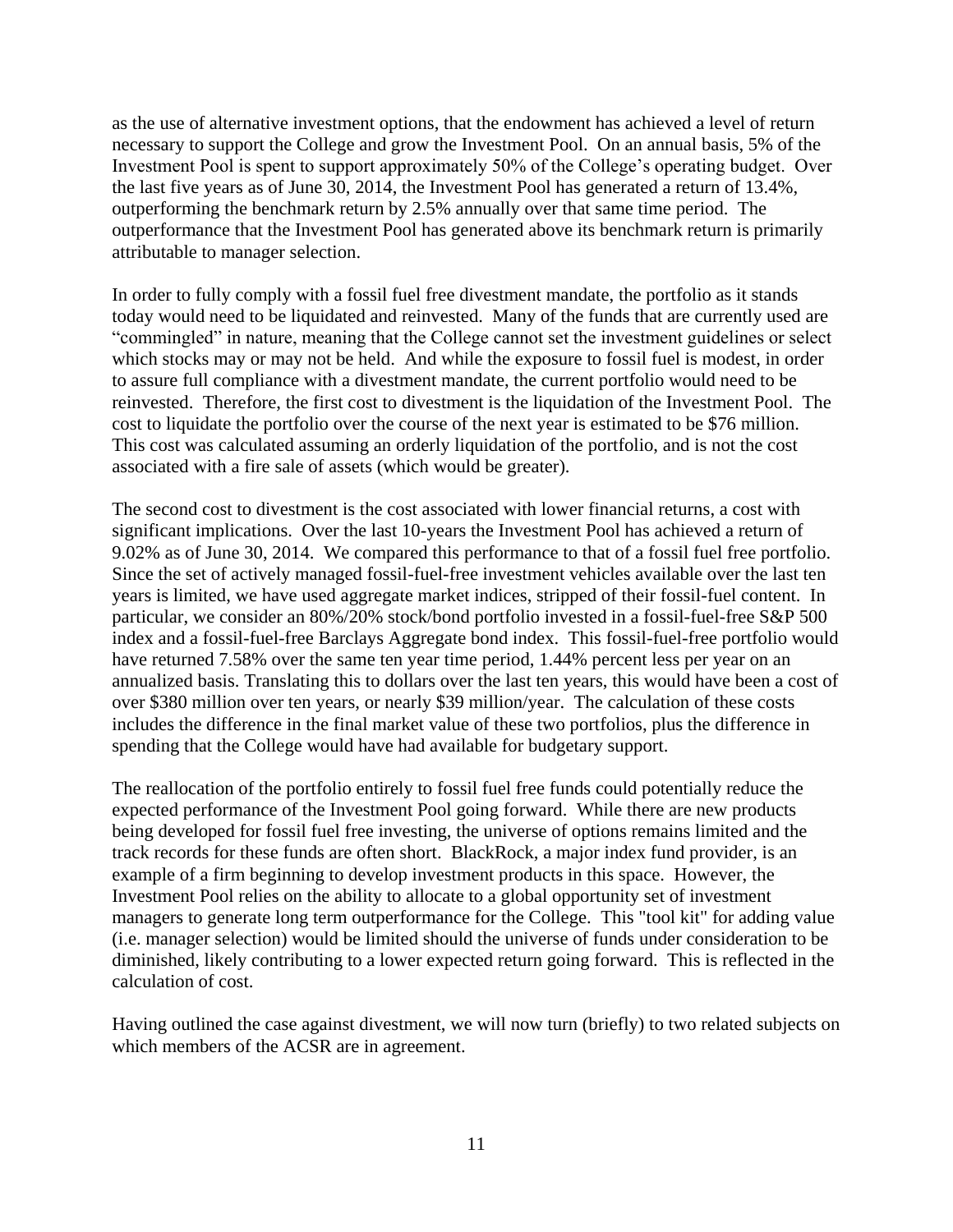#### **IV. Reducing Our Carbon Footprint: On Campus Green Investments**

Reducing our own campus carbon footprint is the most direct way we can contribute to the reduction of global carbon emissions. Williams formally recognized the importance of this effort in 2007, when the Board of Trustees approved the goal of reducing College emissions to 10% below 1990 levels by 2020. We are now more than 95% of the way to achieving this target, well ahead of schedule. Our progress has resulted from a combination of energy conservation (investing in making existing facilities more efficient), fuel switching (from oil to gas), green building (ensuring that new construction does not increase emissions), and the addition of some solar power to our electricity portfolio.

As we approach our current emission target, we should not only anticipate celebrating the achievement but also ask ourselves: what should be our next carbon reduction goal? The Campus Environmental Advisory Committee (CEAC) is currently focused on this very question and working to develop a recommendation for the College administration and the Board of Trustees. The ACSR supports this CEAC initiative and urges the College to set an appropriate and aspirational target for additional reduction of our campus carbon footprint.

Achieving our next emission reduction goal will require executing a multi-pronged strategy over the coming years:

1. Energy conservation — there is much that remains to be done to improve the energy efficiency of our existing building stock. The College has hired Greener U, a consultant that specializes in identifying and prioritizing such opportunities, to help us develop an energy conservation plan.

2. 100% renewable electricity — by participating in a wind project of sufficient scale, the College could eliminate its reliance on fossil fuels for any of our electricity needs.

3. Carbon offsets — because heating, cooling, and transportation will continue to consume fossil fuels, it may be necessary to offset some of the associated emissions by purchasing carbon reduction credits in the market.

4. Green building — whenever we renovate, expand, or replace existing facilities with new space, we must make energy efficiency a high priority and take every opportunity to reduce our total emissions.

Each of these strategies will require investment, although in some cases up-front project costs will be fully recovered through lower energy expenses over time. Success will depend upon our being willing to expend financial resources, potentially including draws upon the endowment, in order to reduce our carbon footprint relatively rapidly without compromising the existing College budget. This would be a powerful way to put our generous endowed resources to work in the service of ensuring that Williams makes an important institutional contribution to the task of slowing global warming.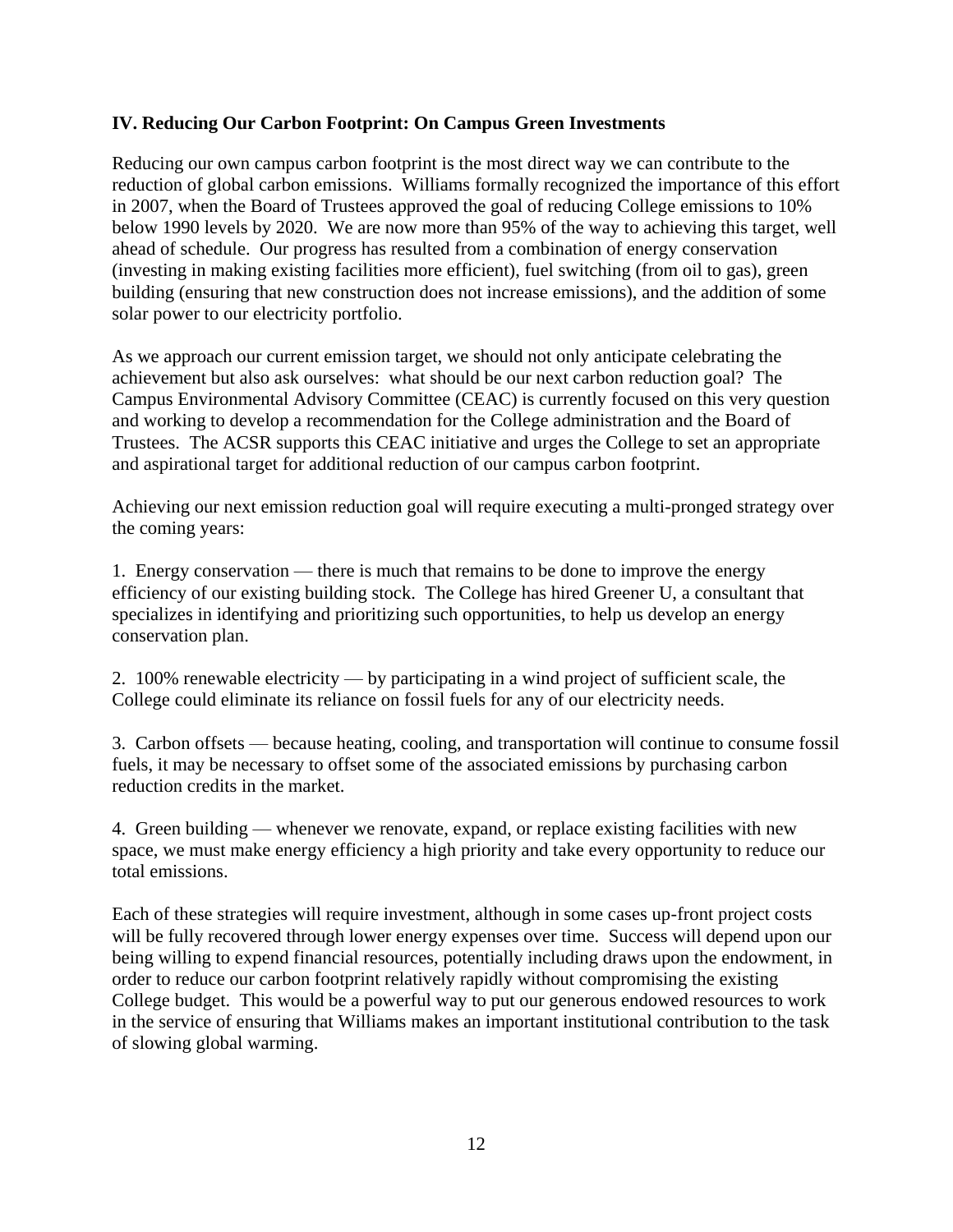#### **V. Green Investment Off-Campus**

The case for green investments is straightforward. If the world is to transition to planet-friendly sources of energy, the renewable-energy industry needs consumers and investors. Williams' role as the former has been described in the previous section. As investors, our motives can be twofold. On the one hand, we are looking for good returns. Green investing may make financial sense. If this is the case, we can ignore the positive "externality," the good that accrues not to us directly, but to society more broadly. But we do care about the positive externality. Indeed, to ignore it is to reproduce the purely self-considering behavior that is at the heart of the climate change problem. So, in addition to the financial motive, there are good moral reasons for green investment. Still, in the green investment strategy (as in divestment), we need to weigh two considerations: financial returns, which help the college's core educational mission, and our role as a global citizen in the context of the climate change crisis.

We will not presume to direct the college towards specific investments. These choices need to be made by investment professionals. Still, we will make two points.

First, our peer institutions are going in this direction. The president of Middlebury College, Dr. Ronald D. Liebowitz, stated in 2013 that Middlebury "will work to develop a set of stronger ESG (Environment, Social, and Governance) principles that we can apply to our investment portfolio." Moreover, he wrote, Middlebury will apply ESG guidelines "to help monitor investments and operations at our own campus in Vermont." Finally, Middlebury proposes to "increase significantly the amount of the endowment directed toward ESG investments, including those focused on clean energy, green building projects, and other efforts to reduce greenhouse gas emissions and benefit the environment." <sup>16</sup>

Our proposed green investment initiative, involving proactive investment in alternative energy companies and renewable energy solutions, also has precedents in the plans of institutions that have pursued such policies *in conjunction with divestment*. Hampshire College is one of these.<sup>17</sup>

Second, it appears that profitable green investment opportunities are emerging. The 350.org, Green Century Funds and Trillium Asset Management note seven key opportunities for reinvestment: "energy efficiency, power generation, storage and distribution, transportation, sustainable agriculture, water and sustainable design."<sup>18</sup>

More specifically, reinvestment is often directed towards funds that are screened to exclude fossil fuel companies, and many are also screened in accordance with ESG standards. Examples include: the Portfolio 21 Global Equity Fund and the Green Century Balanced Fund. For instance, PaxWorld Global Environmental Markets Fund excludes fossil fuels and also invests in

<sup>&</sup>lt;sup>16</sup> [http://www.middlebury.edu/newsroom/archive/524638/node/459563.](http://www.middlebury.edu/newsroom/archive/524638/node/459563) A useful update on the progress made since 2013 is available here[: http://www.middlebury.edu/about/president/531597/630661.](http://www.middlebury.edu/about/president/531597/630661) Accessed April 11, 2015. <sup>17</sup> [http://www.bloomberg.com/news/2013-06-05/fossil-fuel-divestment-difficult-for-schools-yet-alternatives-](http://www.bloomberg.com/news/2013-06-05/fossil-fuel-divestment-difficult-for-schools-yet-alternatives-exist.html)

[exist.html.](http://www.bloomberg.com/news/2013-06-05/fossil-fuel-divestment-difficult-for-schools-yet-alternatives-exist.html) Accessed on April 11, 2015.

<sup>&</sup>lt;sup>18</sup> "Extracting Fossil Fuels from Your Portfolio: A Guide to Personal Divestment and Reinvestment", Trillium News: December 4, 2014[, http://www.trilliuminvest.com/extracting-fossil-fuels-from-your-portfolio-a-guide-to](http://www.trilliuminvest.com/extracting-fossil-fuels-from-your-portfolio-a-guide-to-personal-divestment-and-reinvestment/)[personal-divestment-and-reinvestment/.](http://www.trilliuminvest.com/extracting-fossil-fuels-from-your-portfolio-a-guide-to-personal-divestment-and-reinvestment/) Accessed on April 11, 2015.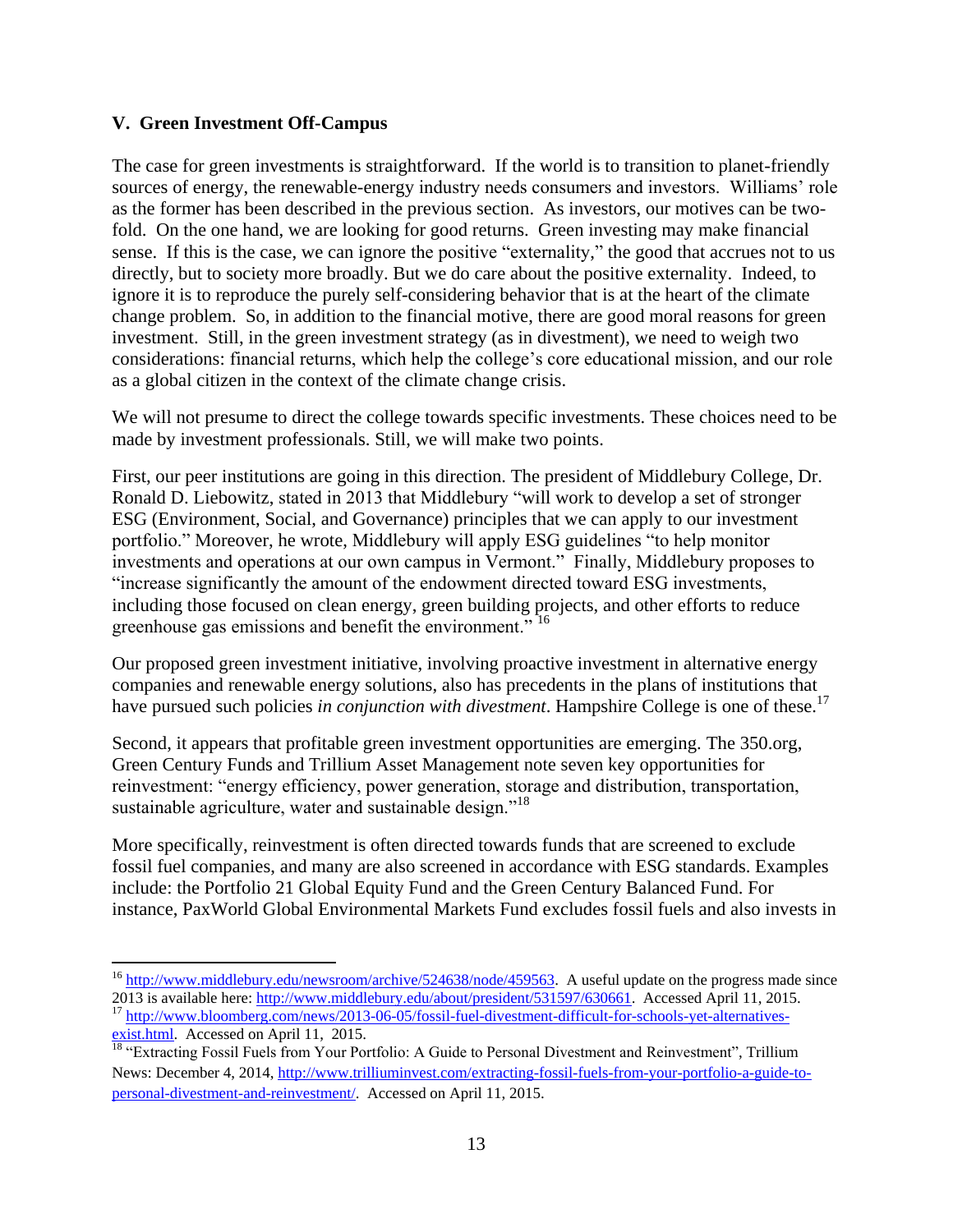"clean energy and energy efficiency, pollution control, waste management, and water infrastructure."<sup>19</sup>

Also cited is the Ceres organization's Investor Network on Climate Risk (INCR): "a network of 100 institutional investors representing more than \$13 trillion in assets committed to addressing the risks and seizing the opportunities resulting from climate change and other sustainability challenges."<sup>20</sup> Finally, even quick Google searches yield potential investment opportunities, though we again stress that we are not recommending specific investments.<sup>21</sup>

Our concerns regarding the relationship between the profitability of our investments and their social impact do not of course pertain solely to climate change. A general framework for thinking about ESG (Environmental, Social, and Governance issues) has been proposed in the United Nations Principles for Responsible Investment (UNPRI). As it notes, "unprecedented environmental and social pressures driven by food, water and energy security, access to natural resources, climate change, human rights, supply chain labour standards and ageing populations have become material issues for business and the corporate world."<sup>22</sup> A few academic institutions considerably larger than Williams (Harvard, University of California) and many pension funds, among others, are signatories to UNPRI. We don't see a case for Williams to formally adopt UNPRI, but we could use its guidelines in structuring conversations with our managers on these topics.

All of us are enthusiastic about "Green Investment" along the lines described in this and the previous section. But is this enough in itself? This brings us back to our central issue: divestment. We conclude with some general observations on this point.

#### **VI. Conclusion**

Scores of institutions and municipalities have successfully used divestment in the past, most notably to protest apartheid in South Africa. It has re-emerged now in a more complex setting, where the target is closer at hand. Indeed fossil fuels are ubiquitous in our daily lives. For some this weakens the rationale for divestment. In one way or another, the fossil fuel economy implicates all of us. So it can seem counter-intuitive or pointless to target the firms that provide this energy source on which we all rely every day and simply better to act constructively to develop alternative sources of energy. But supporters of divestment view the fossil fuel industry, with its destructive business model and enormous political and financial power, as obstructing the transition to cleaner forms of energy. This makes divestment all the more meaningful as a means to challenge the fossil-fuel industry in politics and public discussion. This disagreement regarding the potential impact of divestment is reflected in much of this report.

 $\overline{a}$ <sup>19</sup> "Green America's Guide to Fossil-Fuel Divestment", [http://www.greenamerica.org/PDF/FossilFree.pdf.](http://www.greenamerica.org/PDF/FossilFree.pdf) Accessed on April 11, 2015.

 $^{20}$  [www.ceres.org](http://www.ceres.org/) . Accessed on April 11, 2105.

<sup>21</sup> For instance[: http://www.forbes.com/sites/tomkonrad/2013/12/17/the-pros-pick-three-green-income-stocks-for-](http://www.forbes.com/sites/tomkonrad/2013/12/17/the-pros-pick-three-green-income-stocks-for-2013/)[2013/](http://www.forbes.com/sites/tomkonrad/2013/12/17/the-pros-pick-three-green-income-stocks-for-2013/) [; http://www.theguardian.com/money/2014/oct/11/triodos-renewable-energy;](http://www.theguardian.com/money/2014/oct/11/triodos-renewable-energy) <http://www.theguardian.com/environment/2014/jun/24/green-investment-bank-launch-offshore-wind-farms-fund>.

 $^{22}$  [http://www.unpri.org/introducing-responsible-investment/.](http://www.unpri.org/introducing-responsible-investment/) Accessed on April 2, 2015.